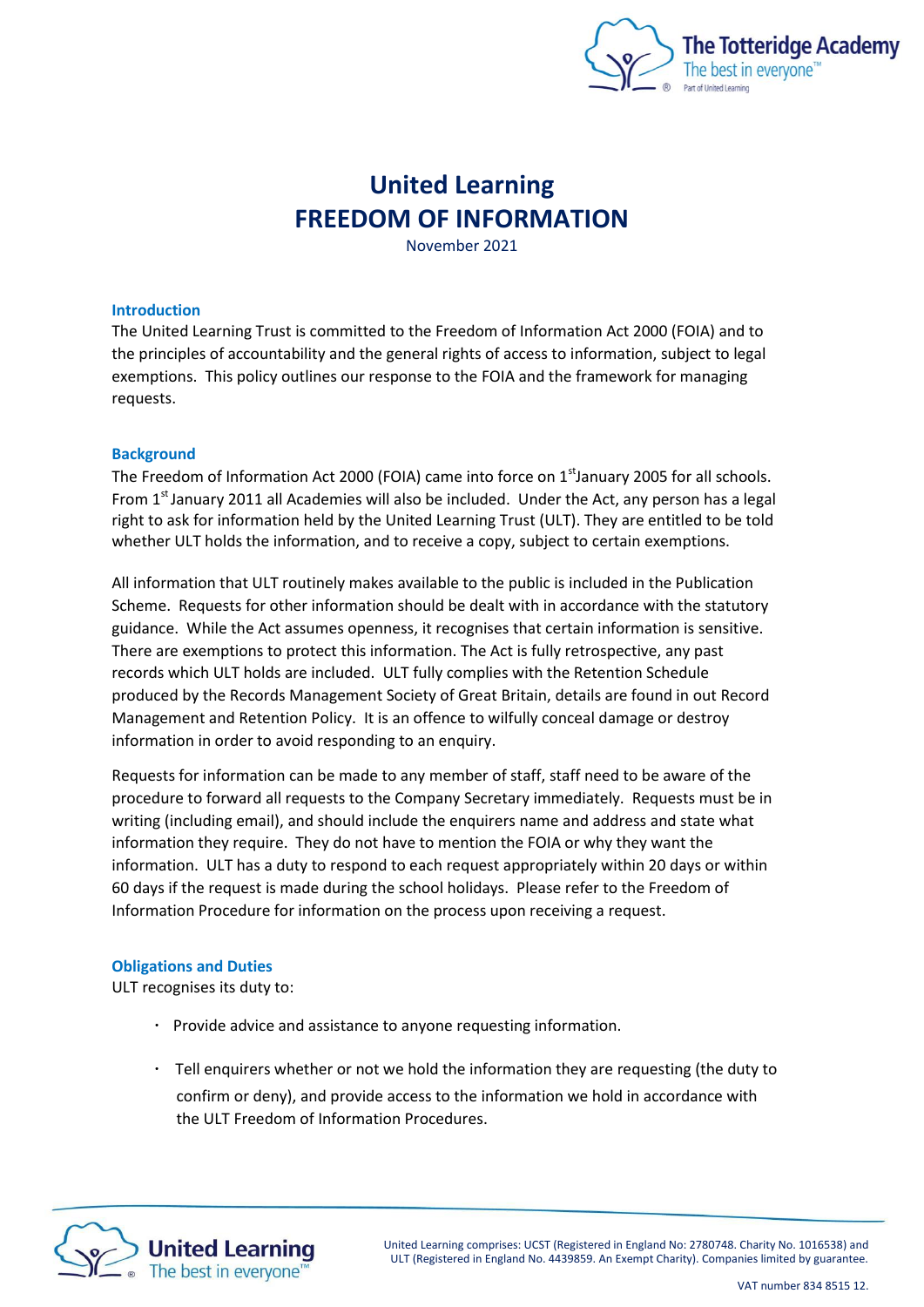

# **United Learning Trust Publication Scheme**

The ULT Publication Scheme contains all information available under the FOIA. The Publication Scheme sets out the following:

- The classes of information which we publish or intend to publish;
- $\cdot$  The manner in which the information will be published;
- Whether the information is available free of charge or on payment.

The scheme covers information already published and information which is to be published in the future. The Publication Scheme and the materials it covers will be readily available in hard copy from ULT. It is also available on the ULT and Academies' websites.

This publication scheme conforms to the model scheme for Academies approved by the Information Commissioner.

# **Dealing with Requests**

All requests will be responded to in accordance with the ULT Freedom of Information Procedure.

# **Exemptions**

Certain information is subject to either absolute or qualified exemptions. Details can be found in the ULT Freedom of Information Procedure. When we wish to apply a qualified exemption to a request we will invoke the public interest test procedures to determine if public interest in applying the exemption outweighs the public interest in disclosing the information. ULT will maintain a register of requests where we have refused to supply information and the reasons for the refusal. Information will be retained for 5 years.

#### **Public Interest Test**

Unless it is in the public interest to withhold information, it has to be released. ULT will apply the Public Interest

Test before any qualified exemptions are applied.

Information on applying the Public Interest Test is available in the ULT Freedom of Information Procedure.

# **Charging**

We reserve the right to refuse to supply information where the cost of doing so exceeds the current statutory maximum of £450.

Information published on the ULT and Academies websites is free although you may incur costs from an internet service provider. If you do not have access to the internet, you can access our websites using a local library or internet cafe.

#### **Postage and Copying**

Where the cost of postage, printing or photocopying is below £10, we will not make a charge. Where it is over

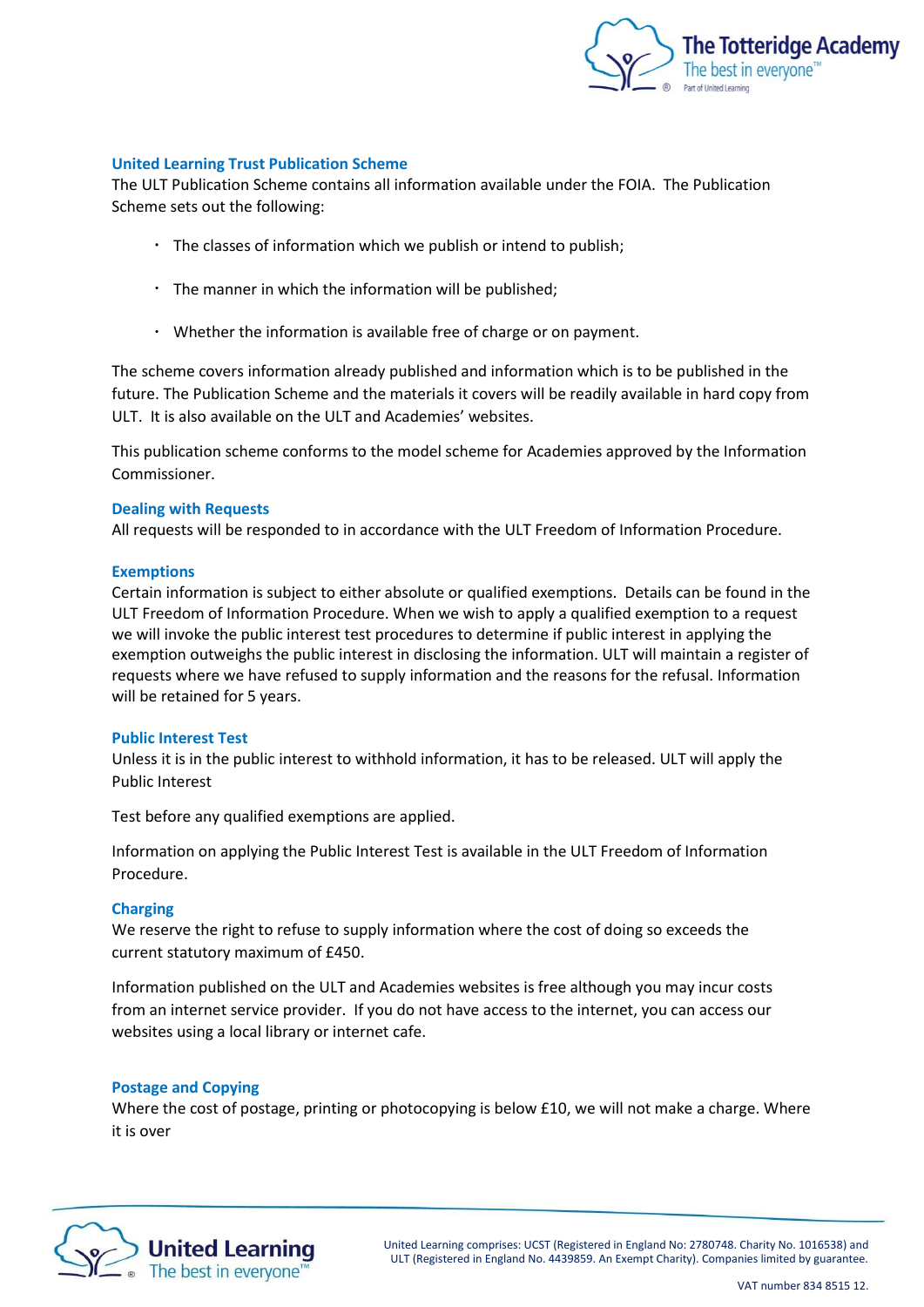

£10, the first £10 will be free of charge; after that, we will charge the full estimated cost of postage and copying. Before we produce the information we will tell you how much it will cost. If you decide not to pay, then we will not release the information.

If you decide to refine the request so it reduces the cost of, say, copying we are happy to discuss that with you.

# **Classes of Information Currently Published**

Who Are We and What Do We Do - organisational information, structures, locations and contacts.

| <b>Description</b>                             | Availability (HC (Hard Copy) W (Website) |
|------------------------------------------------|------------------------------------------|
| Who's who in the Academy                       | HC and W                                 |
| Governing body members and the basis of their  | HC and W                                 |
| appointment                                    |                                          |
| Instrument of Government                       | HC and W                                 |
| Contact details of the Principal and governing | HC and W                                 |
| body                                           |                                          |
| <b>School Prospectus</b>                       | HC and W                                 |
| Senior staff structure                         | HC and W                                 |
| School session times and term dates            | HC and W                                 |

What We Spend and How We Spend It – current and previous year financial information relating to projected and actual income and expenditure, procurement, contracts and financial audit

| <b>Description</b>                          | Availability                          |
|---------------------------------------------|---------------------------------------|
| Annual budget plan and financial statements | HC and the Charity Commission website |
|                                             | www.charity-commission.gov.uk         |
| <b>Capitalised Funding</b>                  | HC and the Department for Education   |
|                                             | www.education.gov.uk                  |
| <b>Additional funding</b>                   | HC and W                              |
| Procurement and projects                    | HC                                    |
| Pay policy                                  | HC                                    |
| Staff grading and structure                 | HC                                    |

Our Priorities – strategies and plans, performance indicators, audits, inspections and reviews

| <b>Description</b>                   | Availability                                 |
|--------------------------------------|----------------------------------------------|
| School Profile Government supplied   | HC and some academy websites, also available |
| performance data                     | at www.ofsted.gov.uk                         |
| Latest Ofsted report                 |                                              |
|                                      |                                              |
| Performance management policy and    | HC and some academy                          |
| procedure                            |                                              |
| Schools future plans                 | НC                                           |
| Safeguarding policies and procedures | HC                                           |

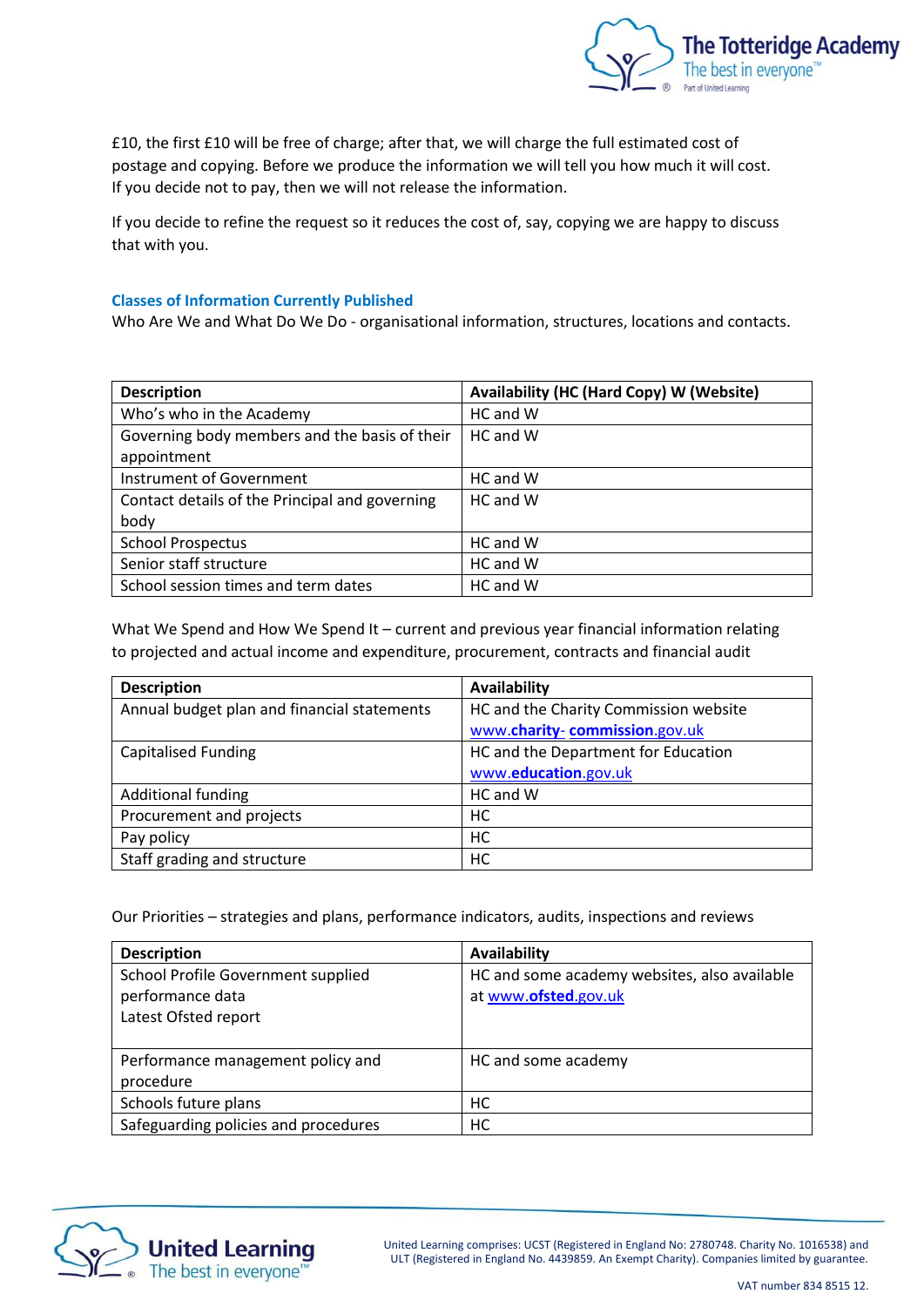

Decision Making – processes and records for last 3 years

| <b>Description</b>                                            | Availability        |
|---------------------------------------------------------------|---------------------|
| Admissions policy and decisions (not individual<br>decisions) | HC and most academy |
|                                                               |                     |
| Governing body meeting agendas                                | НC                  |
| Governing body meeting minutes (excluding                     | HC.                 |
| information properly HC regarded as private to                |                     |
| the meetings)                                                 |                     |
|                                                               |                     |
|                                                               |                     |

Policies and Procedures – current written protocols, policies and procedures

| <b>Description</b>                                   | Availability |
|------------------------------------------------------|--------------|
| <b>Charging and Remissions Policy</b>                | HC and W     |
| <b>Health and Safety Policy</b>                      | HC           |
| <b>Complaints Procedure</b>                          | HC and W     |
| <b>Staff Conduct Policy</b>                          | HC           |
| Discipline and Grievance Policy                      | HC           |
| Freedom of Information Policy and Procedure          | HC and W     |
| <b>Equal Opportunities Policy</b>                    | HC and W     |
| <b>Recruitment and Selection Policy</b>              | HC           |
| <b>Pupil and Curriculum Policies</b>                 |              |
| Home School Agreement                                | HC           |
| <b>Curriculum Policy</b>                             | <b>HC</b>    |
| <b>Sex Education Policy</b>                          | HC and W     |
| <b>Special Educational Needs Policy</b>              | HC and W     |
| <b>Accessibility Policy</b>                          | HC and W     |
| Race Equality Policy                                 | HC.          |
| <b>Collective Worship Policy</b>                     | HC           |
| <b>Career Education Policy</b>                       | HC and W     |
| <b>Pupil Discipline Policy</b>                       | HC           |
| <b>Records Management and Personal Data Policies</b> |              |
| <b>Information security Policies</b>                 | HC           |
| <b>Records Retention Policy</b>                      | HC           |
| <b>Data Protection Policy</b>                        | <b>HC</b>    |

# Lists and Registers – currently maintained only

| <b>Description</b>                             | Availability |
|------------------------------------------------|--------------|
| Curriculum circulars and statutory instruments | НC           |
| Disclosure logs                                | НC           |
| Asset register                                 | HC           |